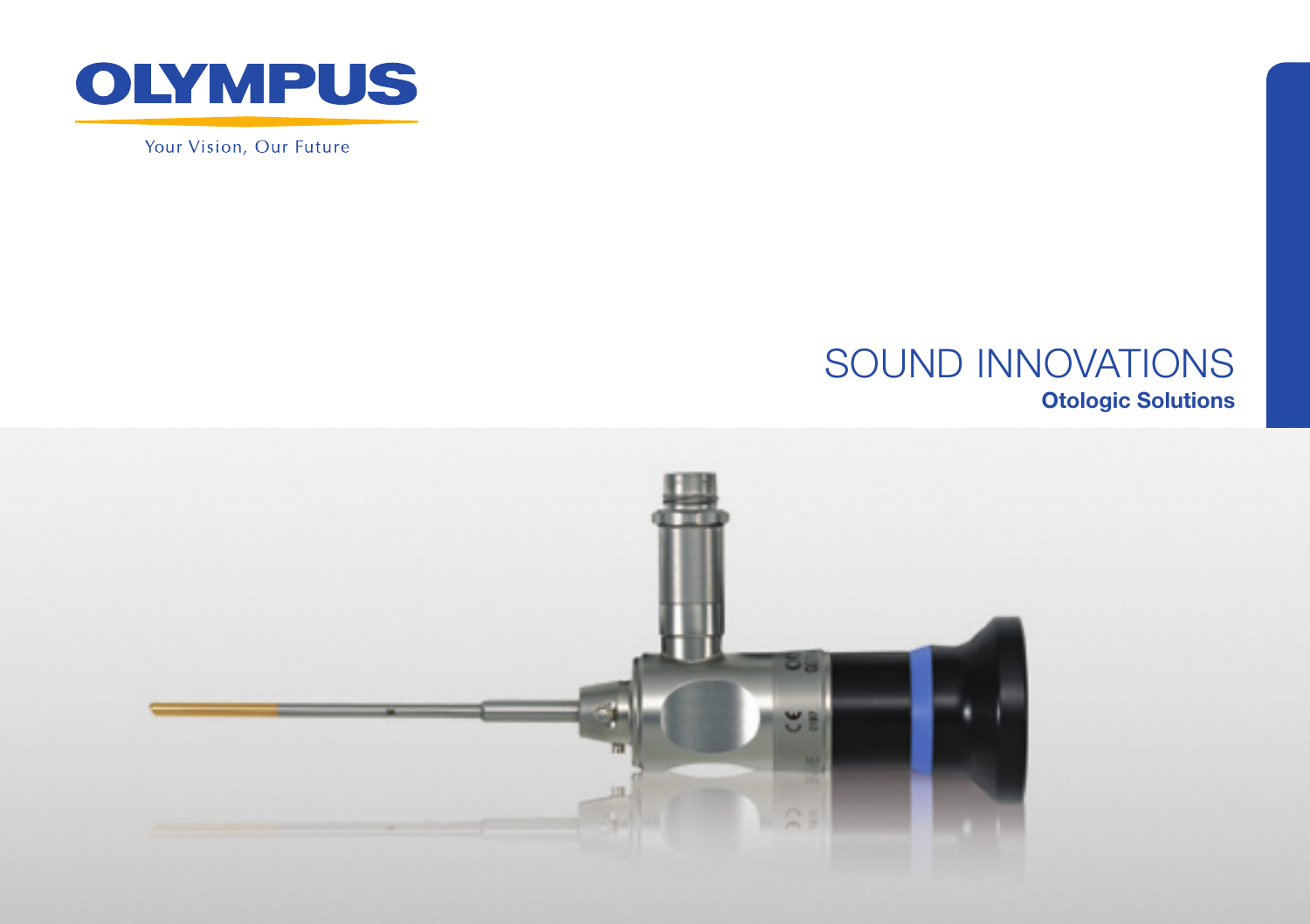### **TRUEVIEW II**

#### **Otoscopes**

The 2.7 mm TrueView II telescopes are based on an outstanding lens system. It is the combination of superior optical performance and durable mechanical design that makes Olympus telescopes something special.

The 1.9 mm TrueView II telescopes are fully autoclavable and very durable thanks to Olympus advanced fibre technology.

For the physician this means

- · Superior optical quality
- · High resolution
- · Bright images
- · Brilliant colour reproduction
- · Durable mechanical design
- · Ergonomic design



A70963A



A7504A



A7505A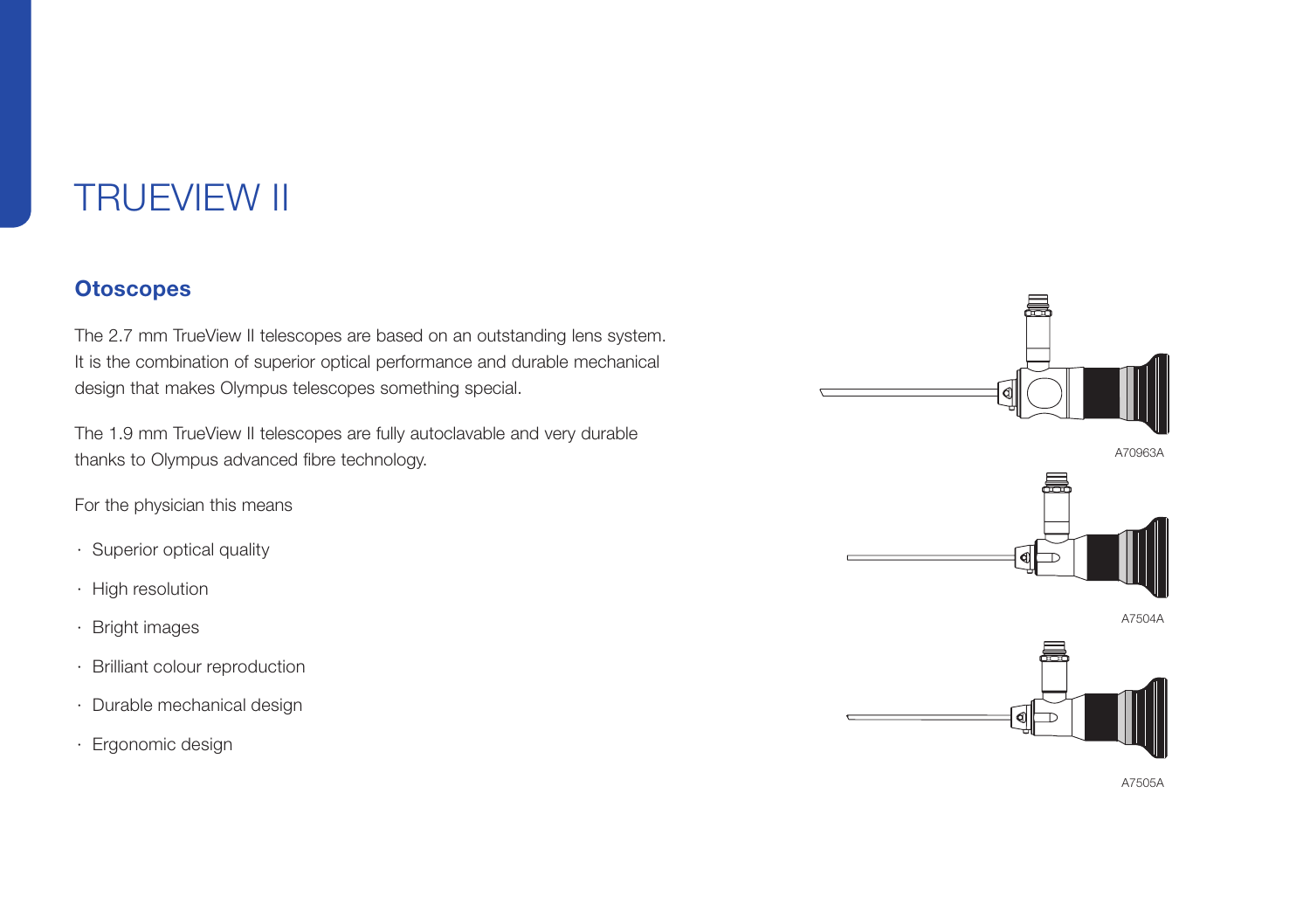## OTOLOGY INSTRUMENT SOLUTIONS

### Richards and Explorent instruments

Olympus offers the Richards and Explorent lines of hand-held stainless steel surgical instruments.

The extensive line of otology procedure-specific instruments specialising in stapes, OCR and ISJ procedures. We focus on providing precise and dependable instruments for the ENT specialty and assemble the right otology instrument set for you please contact Olympus.

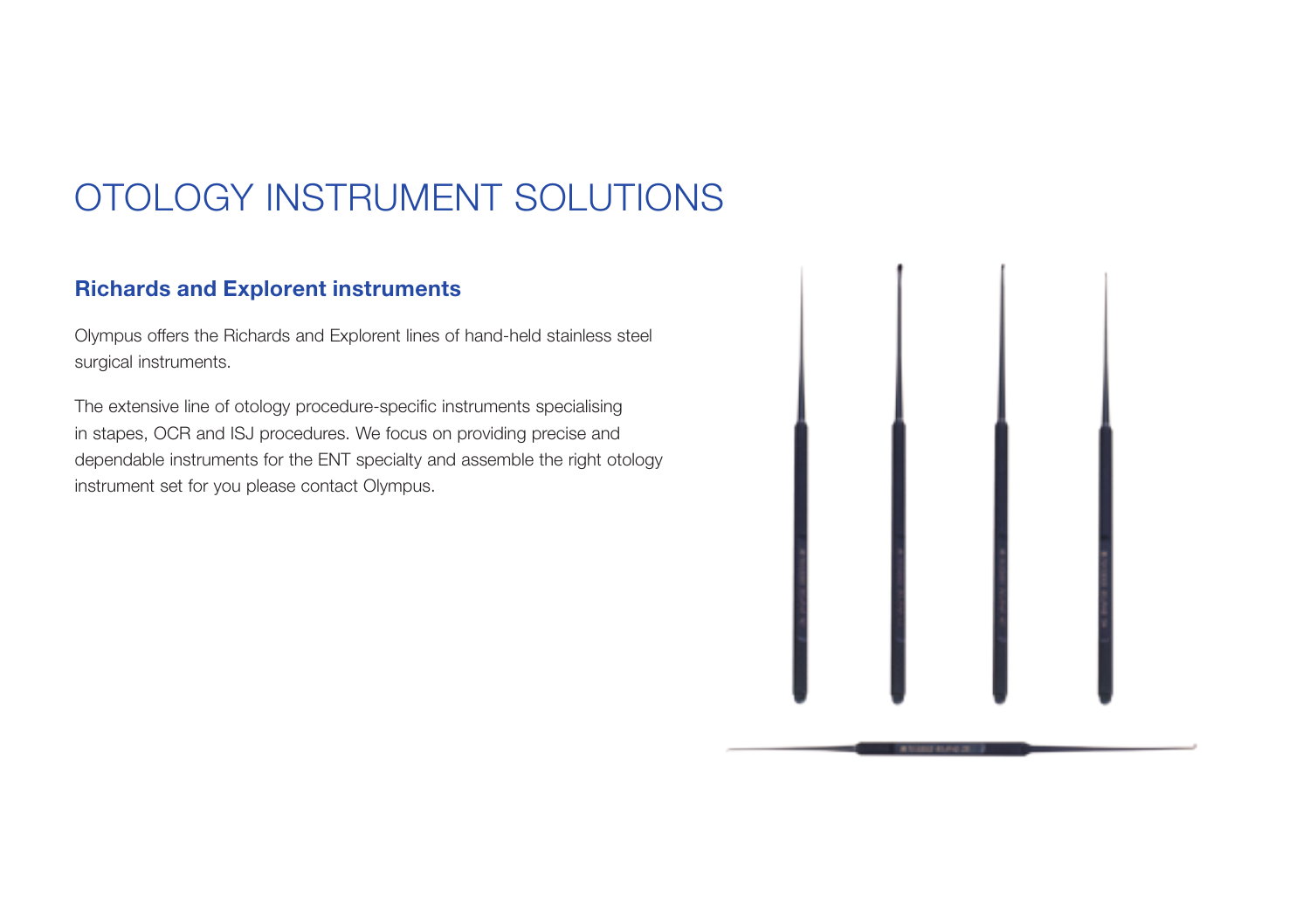### STAPeS SURGERY SOLUTIONS

#### SMart Piston technology

Olympus offers Nitinol, a shape-memory alloy, for middle-ear use.

The reason stapes surgery is challenging is that there is little tolerance for error. SMart Piston technology incorporates our patented "self-crimping" Nitinol alloy which simplifies stapes surgery by taking the worry out of crimping.

- · Nitinol (nickel-titanium alloy) is a shape-memory metal alloy that has been used in medical applications for years. Since Nitinol "self-fashions" with heat, the crimping manoeuvre is dramatically simplified.<sup>1</sup>
- · The SMart De La Cruz Piston simplifies stapes surgery with its selfmeasuring body. This self-measuring feature improves a surgeon's ability to measure implant length accurately.
- · The SMart Malleus-to-Footplate Piston is used for revision stapes cases. The surgeon simply positions the shaft at the footplate and the end of the wire loop between the malleus and elevated tympanic membrane.
- · MRI-compatible up to 3 Tesla.

<sup>1</sup> Castleman, L.C., and Motzkin, S.M. Biocompatibility of Nitinol Alloy as an Implant Material. J. Biomed. Mater. Res. 10, 645–732 (1976). Kaperman, A., Ryhanen, J., Danilov, A. Effect of Nickel-Titanium Shape-Memory Alloy on Bone Formation. Biomaterials 22, 2475–2480 (2001). Gyrus ENT internal technical memo. Durig, T., Pelton, A., Stockel, D. Superelastic Nitinol for Medical Devices. Med. Plast. and Biomater., March/April (1998).



In vivo illustration of SMart Piston (EG70145927)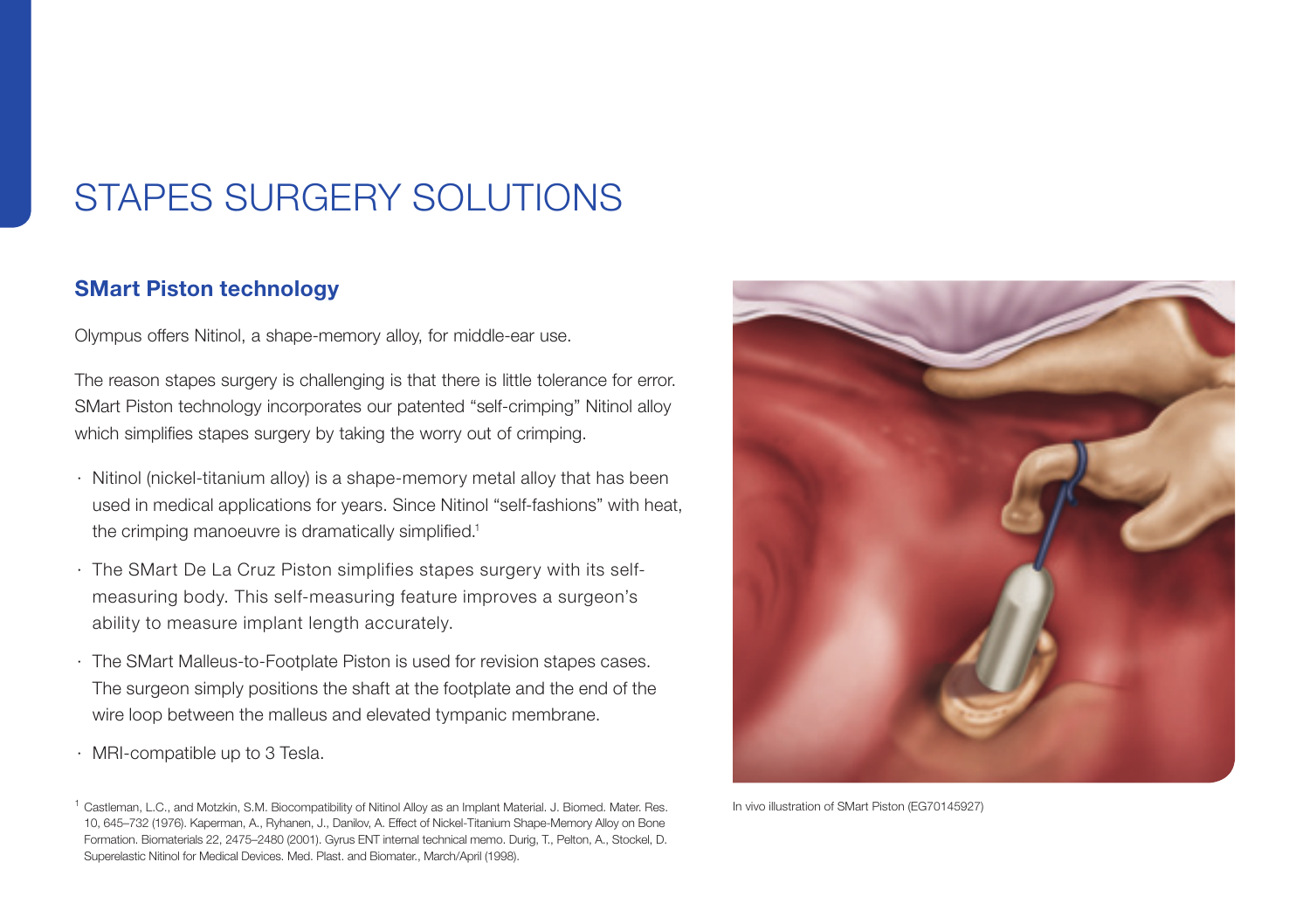### OtoMimix bone cement

Olympus offers the only hydroxylapatite bone cement indicated for middle-ear use.

OtoMimix HA bone cement can be used during revision and primary stapes surgery to keep the prosthesis properly positioned around the vestibule. In revision stapes, OtoMimix extends and connects the piston loop and the distal incus remnant.

· OtoMimix is packaged in a convenient 2 gram size and is easily applied using a Rosen needle. A small area of the mucosal layer on the lenticular process of the incus should be removed where OtoMimix is to be applied. Typical working time for OtoMimix is 2–4 minutes and it will be hard to the touch after 5–7 minutes.2



In vivo illustration of OtoMimix (EG70143266) with SMart De La Cruz Piston (EG70142057)

<sup>2</sup> Goebel, Joel A. MD, FACS, Abraham, Jacob MD. Use of Mimix Hydroxylapatite Bone Cement for Difficult Ossicular Reconstruction. Otolaryngol. Head Neck Surg., 2005; 132 (5): 727–34.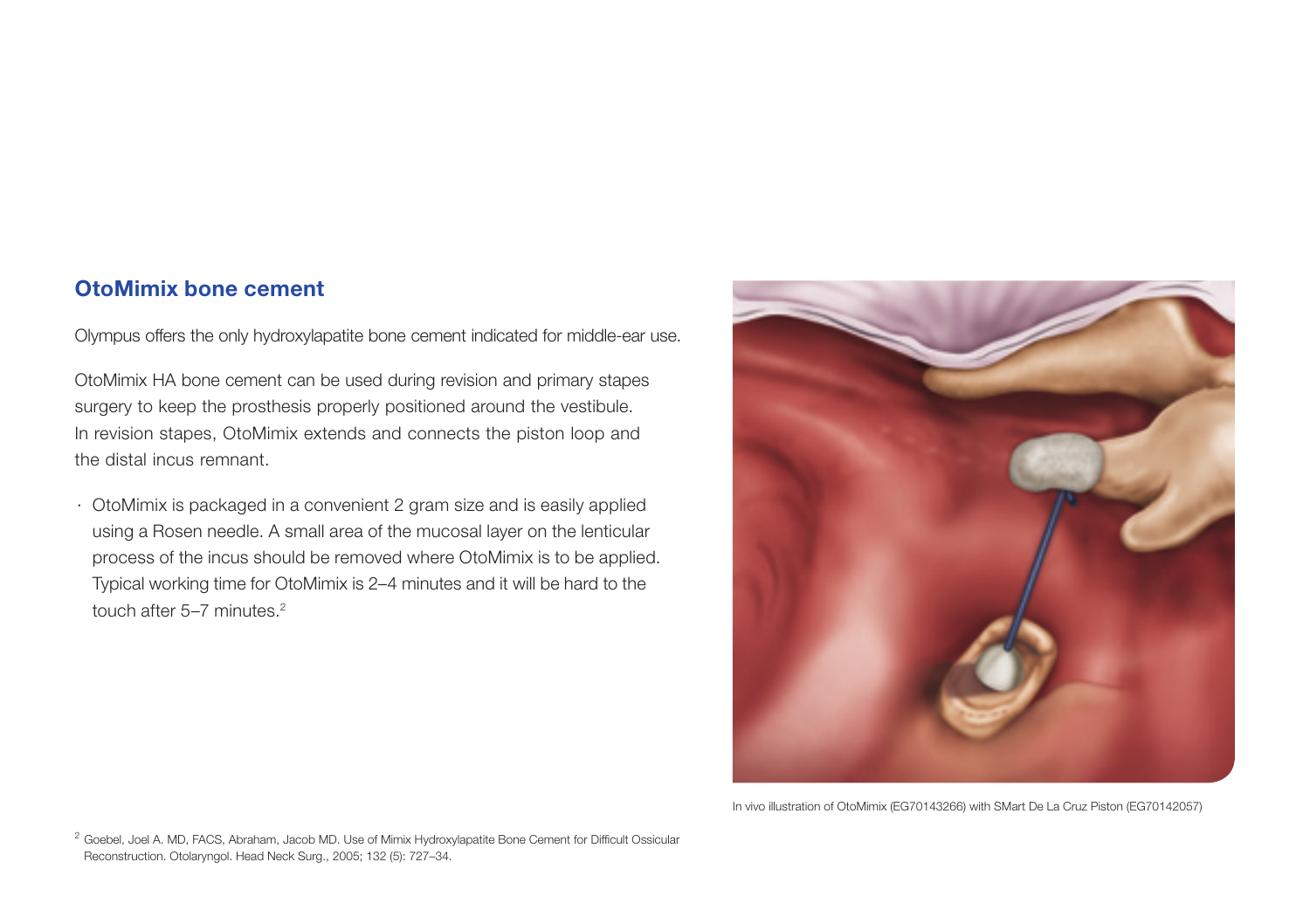### ISJ SURGERY SOLUTIONS

### OtoMimix bone cement

Olympus offers the only hydroxylapatite bone cement indicated for middle-ear use.

- · OtoMimix "bridges the gap" for incudo-stapedial joint discontinuity. OtoMimix HA bone cement can be used to reconstruct the conductive component by placing a small aliquot of the cement on the discontinuity.
- · OtoMimix is packaged in a convenient 2 gram size and is easily applied using a Rosen needle. A small area of the mucosal layer on the lenticular process of the incus should be removed where OtoMimix is to be applied. Typical working time for OtoMimix is 2–4 minutes and it will be hard to the touch after 5–7 minutes.



In vivo illustration of OtoMimix (EG70143266)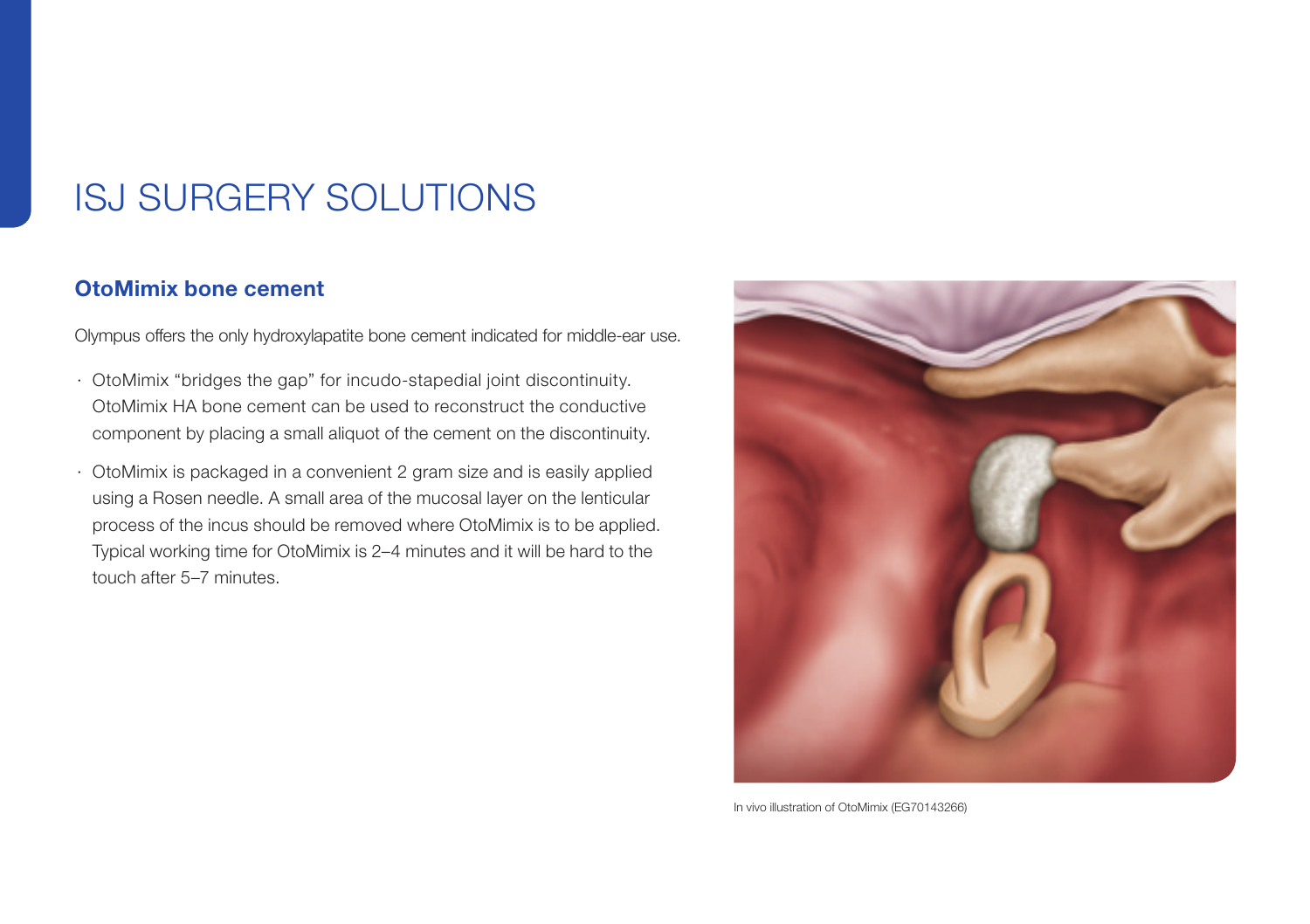### STAPES SURGERY SOLUTIONS

### Micron Titanium Bucket Handle

With its Micron Titanium Bucket Handle Olympus introduced commercially available stapes implants.

The Classic Bucket Handle is now available in titanium featuring our patented Micron finish. The patented Micron Titanium finish smoothes all surfaces, reducing the potential for extrusion due to sharp angles. This proprietary chemical process not only smoothes the surface but "dulls" it, which reduces glare.

- · Titanium is thought to provide excellent sound conduction even at higher frequencies because of its small mass.
- · Titanium has excellent handling properties, is well tolerated by tissue and it is MRI-compatible up to 3 Tesla.



In vivo illustration of Micron Titanium Classic Bucket Handle (EG70142141)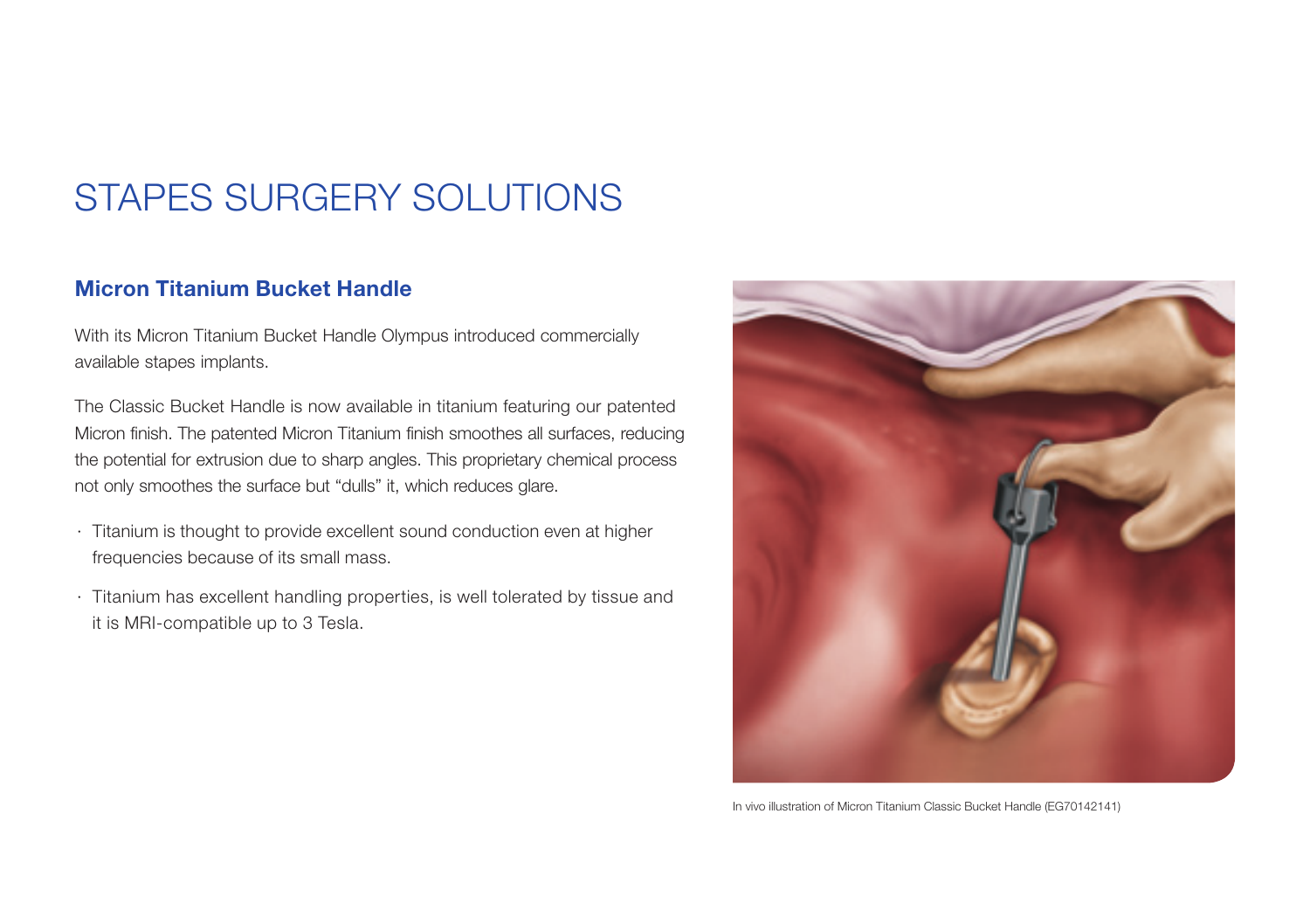### OCR SURGERY SOLUTIONS

#### Dornhoffer Implant System

Olympus offers hydroxylapatite middle-ear implants.

The Dornhoffer Implant System combines three-point stability: at the stapes, the malleus and at the footplate.

- · The Dornhoffer Interpositional offers stability at the stapes and malleus. The titanium cradle locks onto the superstructure of the stapes and accommodates an intact stapedial tendon. The hydroxylapatite head is designed with a malleus notch for enhanced stability at the malleus.
- $\cdot$  The 2 mm size has been found to fit 95% of all patients.<sup>3</sup>



In vivo illustration of Dornhoffer Interpositional PORP (EG70141014)

<sup>3</sup> Smith, J, Gardner, E, Dornhoffer, J. Hearing Results with a Hydroxylapatite/Titanium Bell Partial Ossicular Replacement Prosthesis. The Laryngoscope 2002; 112: 1796–1799.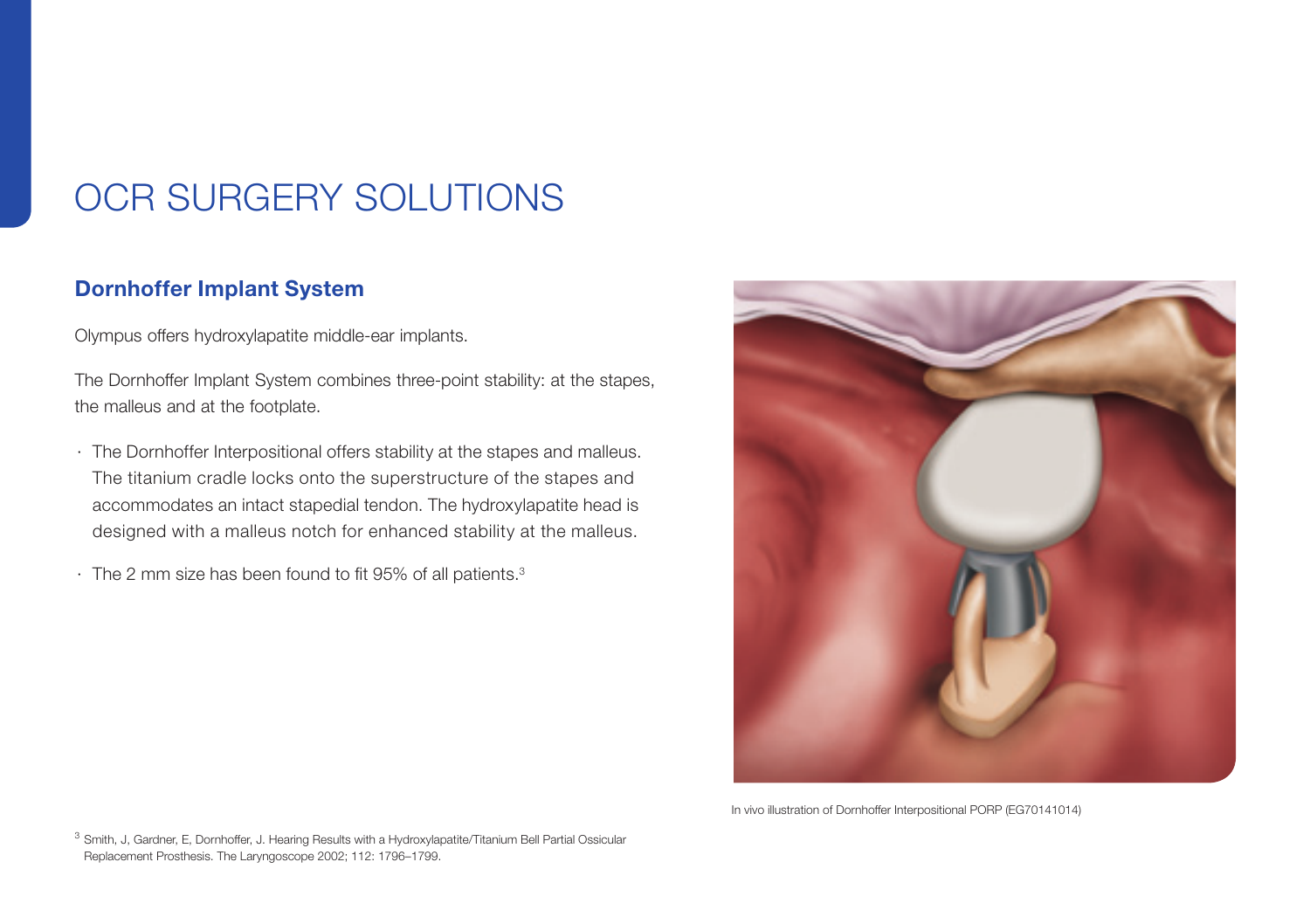### OtoMimix PORP and TORP

The OtoMimix PORP and TORP is Olympus' solution for stability in ossiculoplasty. It is the first hydroxylapatite bone cement to be used with the hydroxylapatite middle-ear implants.

- · Hydroxylapatite is one of the most biocompatible materials for implant use. Because its chemical composition resembles that of real bone, it is well tolerated by the human body.
- · OtoMimix can be used to provide stability at the malleus by connecting the prostheses head to the malleus.



In vivo illustration of OtoMimix (EG70143266) with Dornhoffer Interpositional PORP (EG70141014)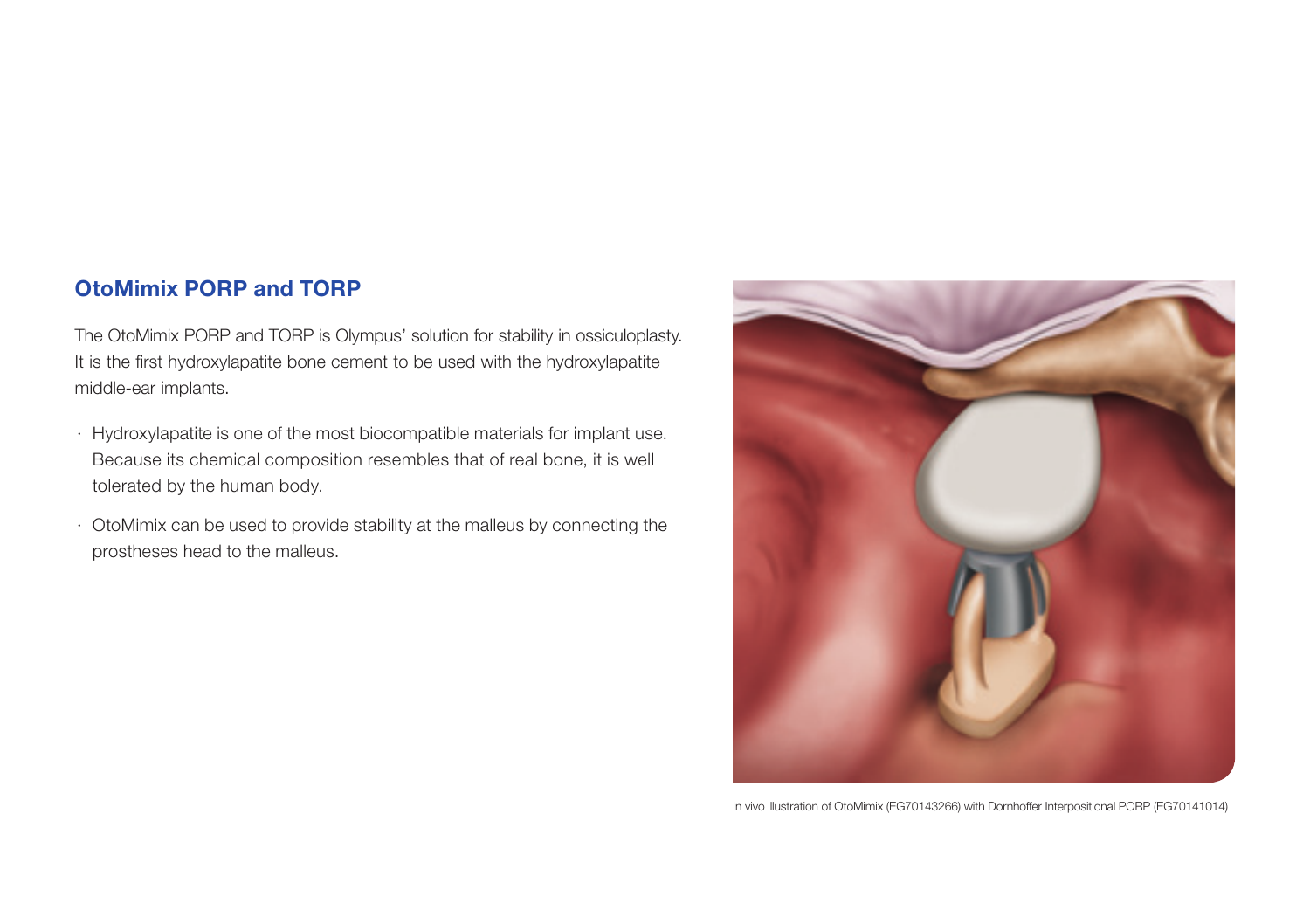### OCR SURGERY SOLUTIONS

#### Kartush Strut System

The Kartush Strut System is the simple solution for providing stability in ossicular chain reconstruction using hydroxylapatite struts.4

- · The self-locking nature of the strut design provides added stability, while the simplicity of the strut design allows for excellent visualisation.
- · The strut prostheses are placed beneath the malleus, which minimises the possibility of extrusion and locks them in place. When the malleus is absent, the Kartush Strut can be combined with a cartilage cap.



In vivo illustration of Kartush Incus-Stapes Strut (EG140850)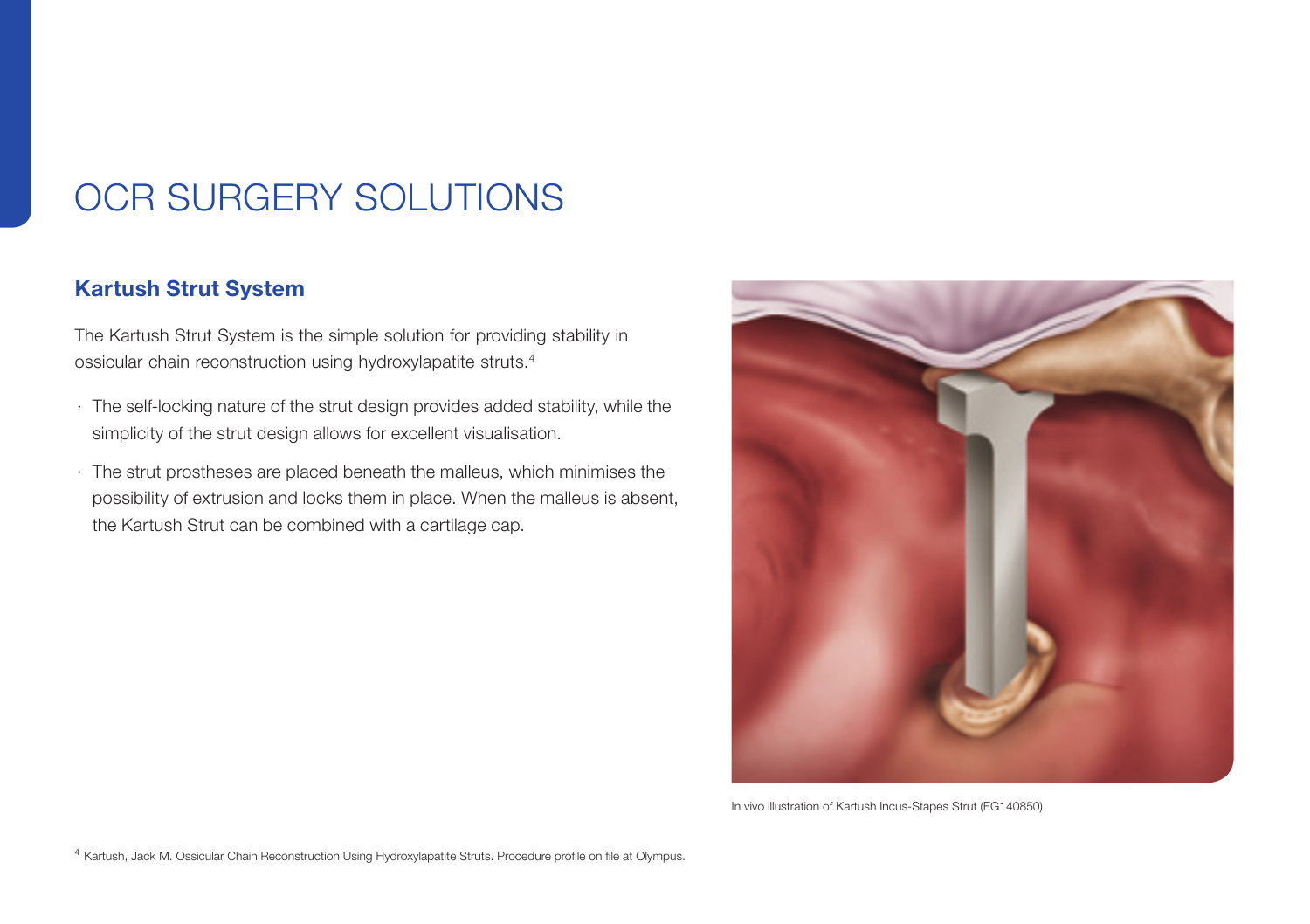### Dornhoffer Implant System

Olympus offers ossiculoplasty prostheses for over 50 years.

- · The Dornhoffer Malleable TORP features a hydroxylapatite head designed with a malleus notch to enhance stability at the malleus.
- · For added stability at the footplate, the Dornhoffer Titanium Footplate Shoe is designed for use with 0.8 mm TORP shafts made of Hapex, Plasti-Pore and hydroxylapatite.



In vivo illustration of product bundle (EG70143300) Dornhoffer Malleable TORP with Dornhoffer Titanium Footplate Shoe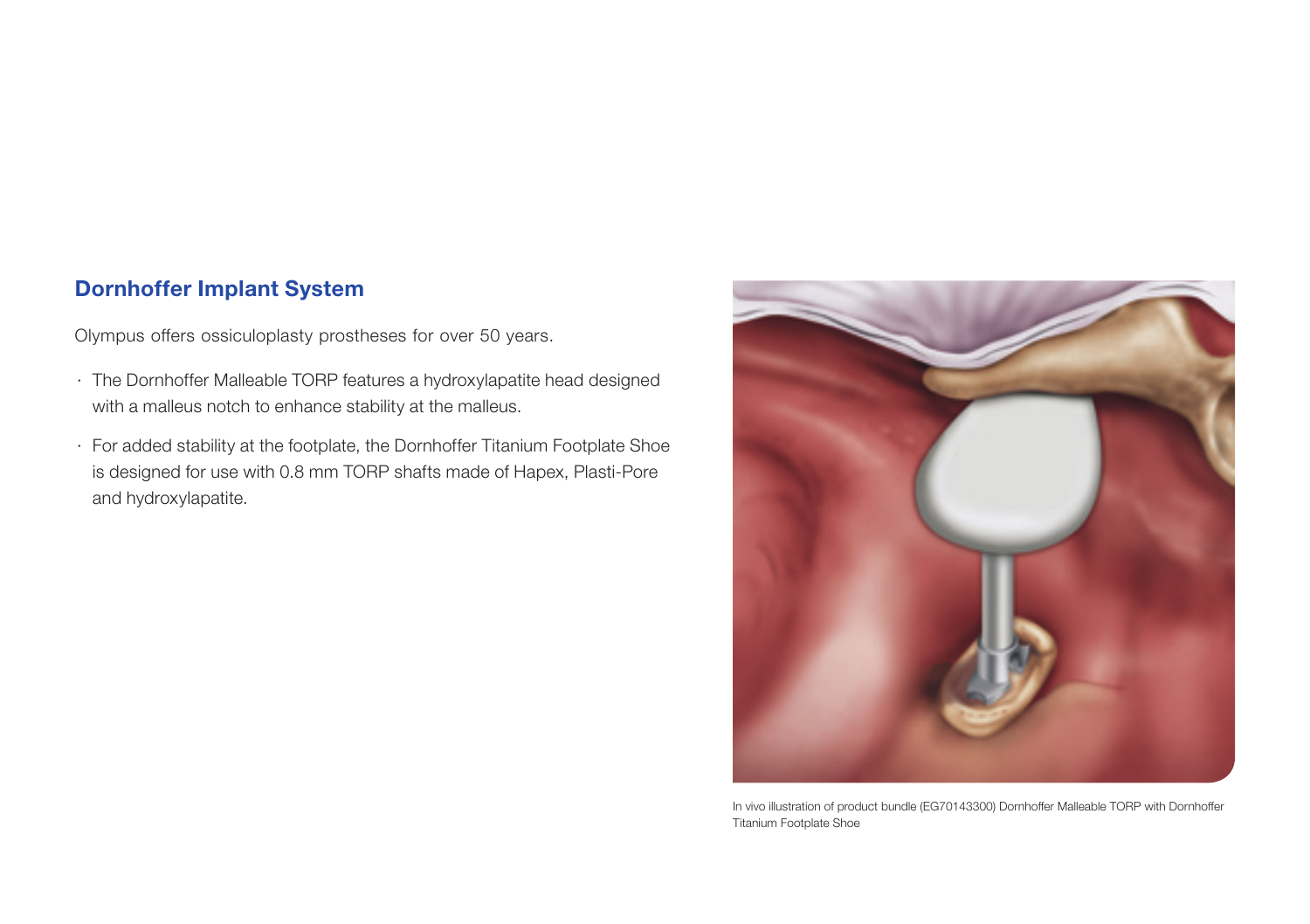### OCR SURGERY SOLUTIONS

#### Micron Monolithic Implant System

Micron Titanium was developed to help reduce glare.

The Micron All-Titanium Monolithic System is available in centred and off-centred orientations to maximise visualisation. The open head design is tiltable to facilitate implant placement and handling. Our patented Micron Titanium finish smoothes all surfaces reducing the potential for extrusion due to sharp angles. This proprietary chemical process not only smoothes the surface but "dulls" it, which reduces glare.

- · The tiltable head design easily conforms to the drum angle.
- · The slit superstructure provides stability of the PORP onto the stape superstructure and cradles an intact stapedial tendon.



In vivo illustration of Micron Titanium Monolithic Centred PORP (EG70142004)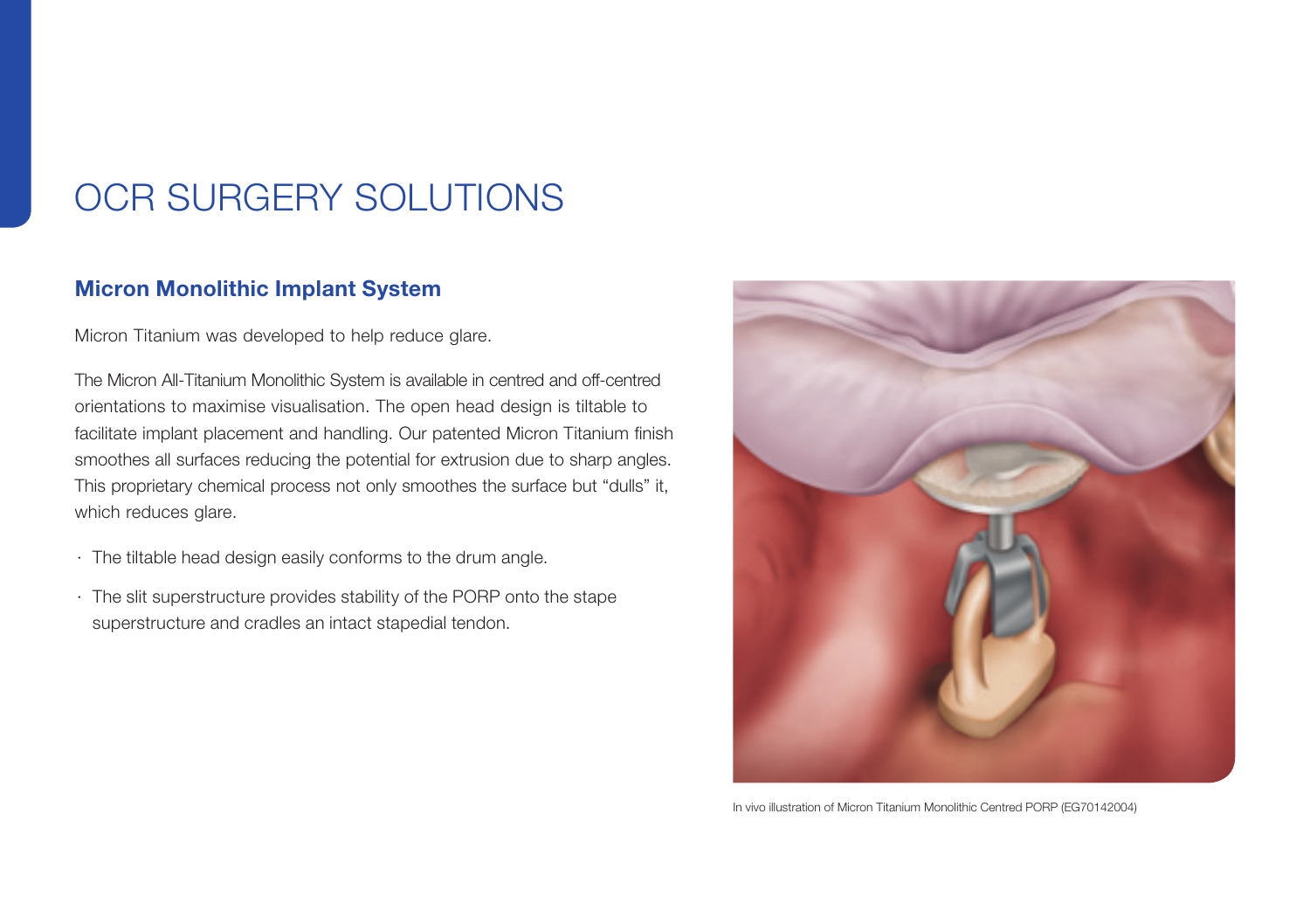### Micron Adjustable Implant System

Micron Titanium is exclusively available through Olympus.

The Micron Adjustable Titanium Implant System provides stability in an all-titanium TORP and PORP.

- · Sizing at the time of implantation allows for flexibility while requiring minimal stocking units.
- · For added stability at the footplate, the Dornhoffer titanium footplate shoe is designed for use with 0.9 mm titanium-shafted TORPs.



In vivo illustration of product bundle (EG70143300) Dornhoffer Malleable TORP with Dornhoffer Titanium Footplate Shoe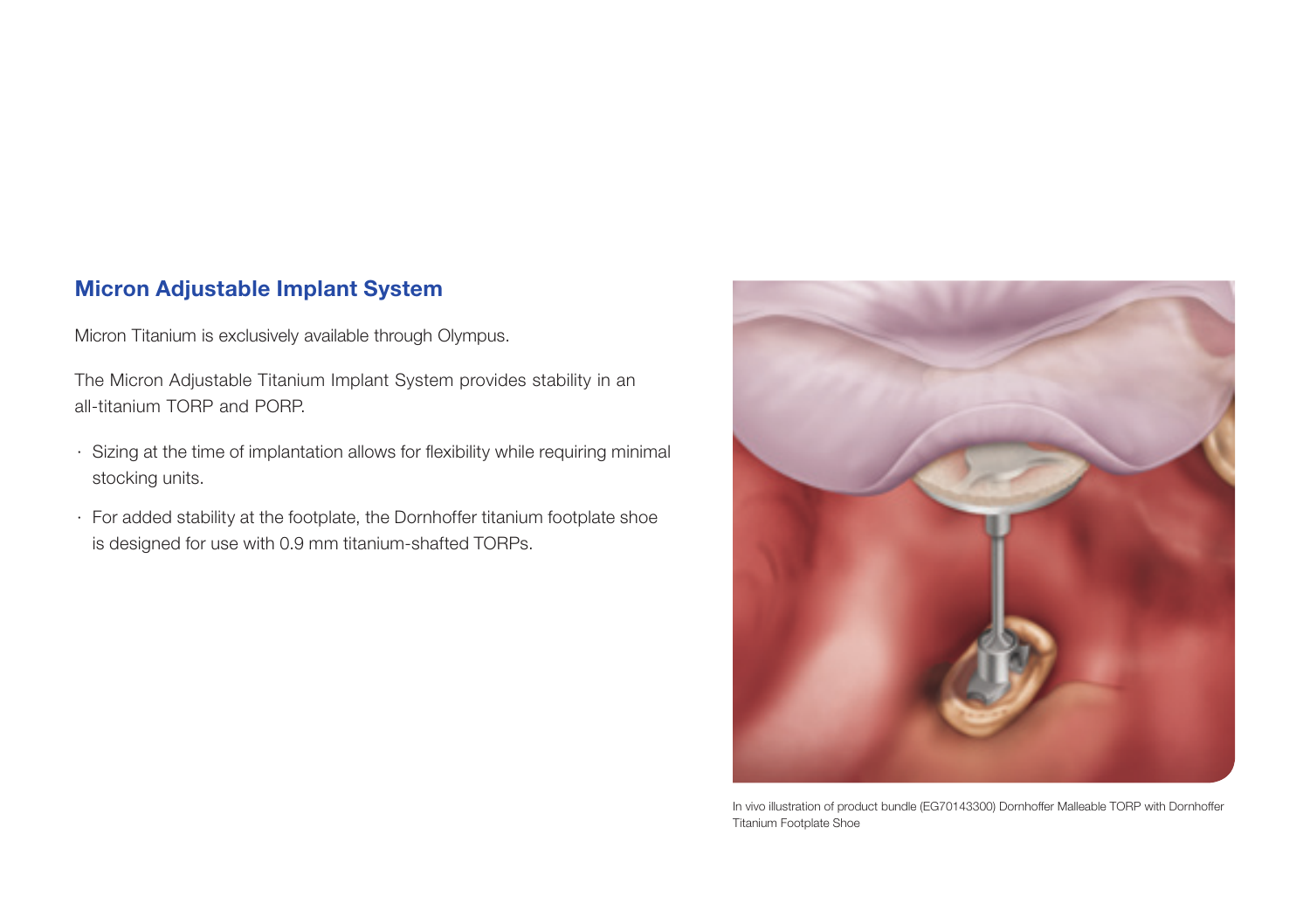# ORDERING INFORMATION

#### Featured products

| Catalogue No. | <b>Description</b>                                                                                                 |
|---------------|--------------------------------------------------------------------------------------------------------------------|
| EG70145927    | SMart Piston (0.6 x 4.25 mm)                                                                                       |
| EG70142057    | SMart De La Cruz Piston (0.6 x 4.25 mm)                                                                            |
| EG70142038    | SMart Malleus to Footplate Piston (0.6 x 6.0 mm)                                                                   |
| EG70142141    | The Classic Bucket Handle in Micron Titanium (narrow piston diameter 0.4 x 4.0 mm large<br>1.0 mm well diameter    |
| EG70141014    | Dornhoffer Interpositional PORP                                                                                    |
| EG70145843    | Dornhoffer Malleable TORP                                                                                          |
| EG70143254    | Dornhoffer Titanium Footplate Shoe (designed for use with 0.8 mm TORP shafts made<br>of Hapex, Plasti-Pore and HA) |
| EG70142004    | Micron Titanium Monolithic centred PORP (tiltable head)                                                            |
| EG70141045    | Micron Titanium Adjustable centred TORP (2.0–10.0 mm range and 3.0 mm head diameter)                               |
| EG70143253    | Dornhoffer Titanium Footplate Shoe (designed for use with 0.9 mm titanium TORP shafts)                             |
| EG140853      | Kartush Incus Strut (short 2.75 mm)                                                                                |
| EG140850      | Kartush Incus-Stapes Strut (short 0.76 x 5.3 mm)                                                                   |
| EG70143266    | OtoMimix (2 gram)                                                                                                  |
| EG130726      | Rosen needle (dull)                                                                                                |
| A70963A       | Telescope, autoclavable, 30° direction of view, wide-angle field of view,<br>70 mm working length                  |
| A7504A        | Telescope, autoclavable, 0° direction of view, 65 mm working length                                                |
| A7505A        | Telescope, autoclavable, 30° direction of view, 65 mm working length                                               |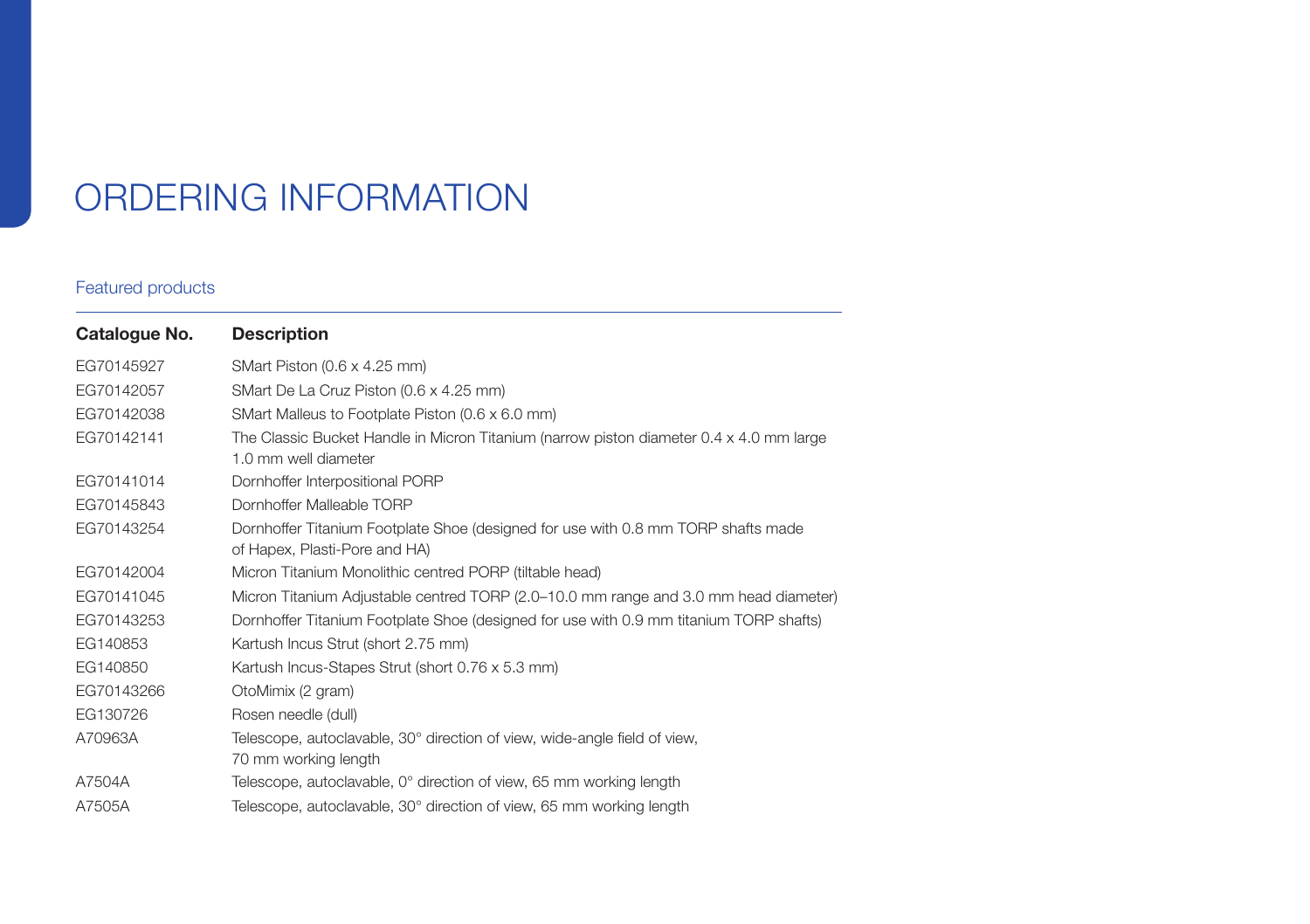#### **Instruments**

| Catalogue No. | <b>Description</b>                                                                  |
|---------------|-------------------------------------------------------------------------------------|
| EG130003      | Richards Posigator straight serrated positive locking jaws<br>4.0 mm, 70.0 mm ebony |
| EG130004      | Richards Posigator straight smooth positive locking jaws<br>4.0 mm, 70.0 mm ebony   |
| EG130725      | Richards Rosen needle sharp disposable box                                          |
| EG130726      | Richards Rosen needle blunt disposable box                                          |
| EG250005      | Rosen round knife 45°, knife diameter = 1.5 mm                                      |
| EG254200      | Wullstein needle slight curved, 16.5 cm                                             |
| EG253500      | Wullstein knife, straight                                                           |
| EG251500      | Plester flab knife for incision, 2.5 mm                                             |
| EG255006      | Micro pick 90°, 0.6 mm, 16.5 cm                                                     |
| EG272601      | House curette, 17 cm, oval cups, $1.1 \times 1.5/1.3 \times 1.8$ mm                 |
| EG276614      | Joseph scissors, 14.0 cm, sharp/sharp, curved                                       |
| EG272200      | Helms forceps, pointed, atraumatic 15.0 cm                                          |
| EG200011      | Wullstein retractor, 11.0 cm, 3 x 3 prongs, sharp                                   |
| EG127002      | Hartmann ear forceps, cup 2.0 mm diameter                                           |
| EG279500      | Micro cup-shaped forceps oval, straight                                             |
| EG280500      | Micro ear forceps, serrated 0.8 x 4.0 mm, straight                                  |
| EG278000      | Bellucci micro scissors delicate, blades 4.0 mm                                     |
| EG283003      | Dieter malleus nipper, upbiting punch, 8.0 cm                                       |
| EG285000      | McGee wire crimper 0.8 x 3.5 mm                                                     |
| EG269900      | Stapes microsurgical gauge                                                          |

#### Mastoid cavity filling

| Catalogue No. | <b>Description</b>     |
|---------------|------------------------|
| EG911101      | HA granules 0.5-1.0 mm |

### Packing solution

| Catalogue No.          | <b>Description</b>                                                                                             |
|------------------------|----------------------------------------------------------------------------------------------------------------|
| EG299300<br>EG70890860 | Silastic sheeting, blue, 0.125 mm thick<br>Blu ear packing with drawstring 12.0 x 15.0 mm<br>in hydrated state |
| EG140320               | Rosette packing, width 4.0 mm, thickness 0.13 mm,<br>length 35.0 mm                                            |
| EG140322               | Rosette packing, width 13.0 mm, thickness 0.13 mm,<br>length 35.0 mm                                           |